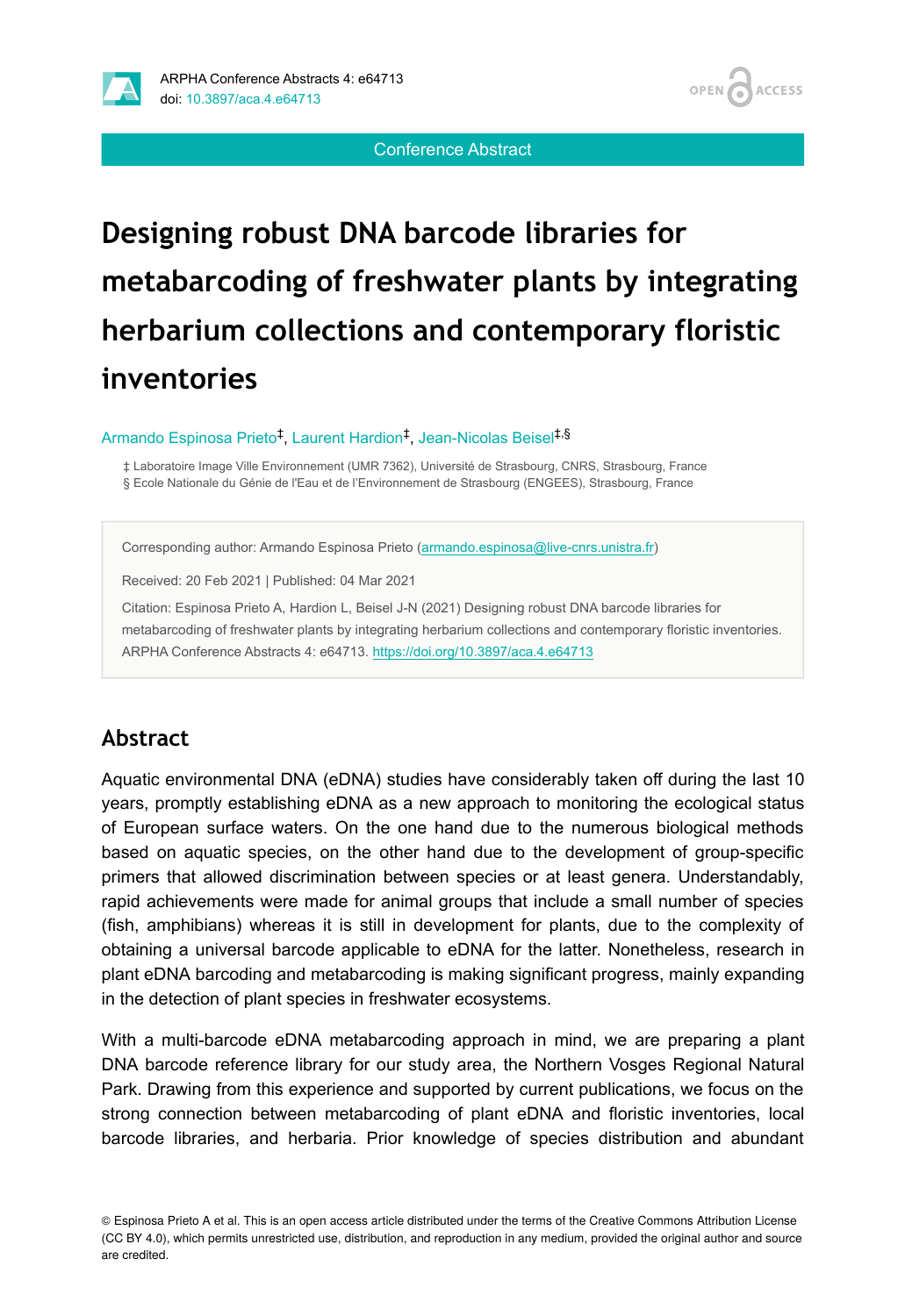genetic data are the key to increasing species detection through eDNA (Cordier et al. 2020). We ought to standardise this practice before eDNA metabarcoding of plants can cover large river basins and span through time.

Following the consensus on a combination of barcodes for the plant kingdom, the most recurrent ones in freshwater eDNA studies include the plastid DNA *trn*L, *mat*K, *rbc*L regions and the nrDNA internal transcribed spacers (ITS) although it is likely that new barcodes emerge from further research. To date, the selection of primers seems to be of utmost importance since they offer different properties based on the research question. Seminal efforts have focused on the development of species-specific assays based on tailor-made primers. These have demonstrated the reliability of eDNA to be used for monitoring the distribution of aquatic plant species. Today, three of the most common aquatic invaders, *Elodea canadensis*, *Elodea nutalli* and *Hydrilla verticillata* have now their own assays aiming to identify the earliest invasions (Gantz et al. 2018). On the contrary, "universal" primers, such as those from White et al. (1990) within the ITS, prove to be useful in metabarcoding studies where many plant species from differing families are involved (Coghlan et al. 2020). Despite the fast-moving research in aquatic plant eDNA, DNA barcode reference libraries still lack many species, hindering the progress of applying eDNA surveys to large river basins through metabarcoding. Such studies still rely heavily on building local genetic libraries which is extremely time consuming and require important taxonomic knowledge of species, encumbered by the polyphyly of aquatic plant groups.

### **Keywords**

aquatic plants; eDNA; metabarcoding; barcode reference library; herbarium legacy; floristic inventories

## **Presenting author**

Armando Espinosa Prieto

## **Presented at**

1st DNAQUA International Conference (March 9-11, 2021)

## **References**

- Coghlan S, Shafer AA, Freeland J (2020) Development of an environmental DNA metabarcoding assay for aquatic vascular plant communities. Environmental DNA1-16. <https://doi.org/https://doi.org/10.1002/edn3.120>
- Cordier T, Alonso‐Sáez L, Apothéloz‐Perret‐Gentil L, Aylagas E, Bohan D, Bouchez A, Chariton A, Creer S, Frühe L, Keck F, Keeley N, Laroche O, Leese F, Pochon X, Stoeck T, Pawlowski J, Lanzén A (2020) Ecosystems monitoring powered by environmental